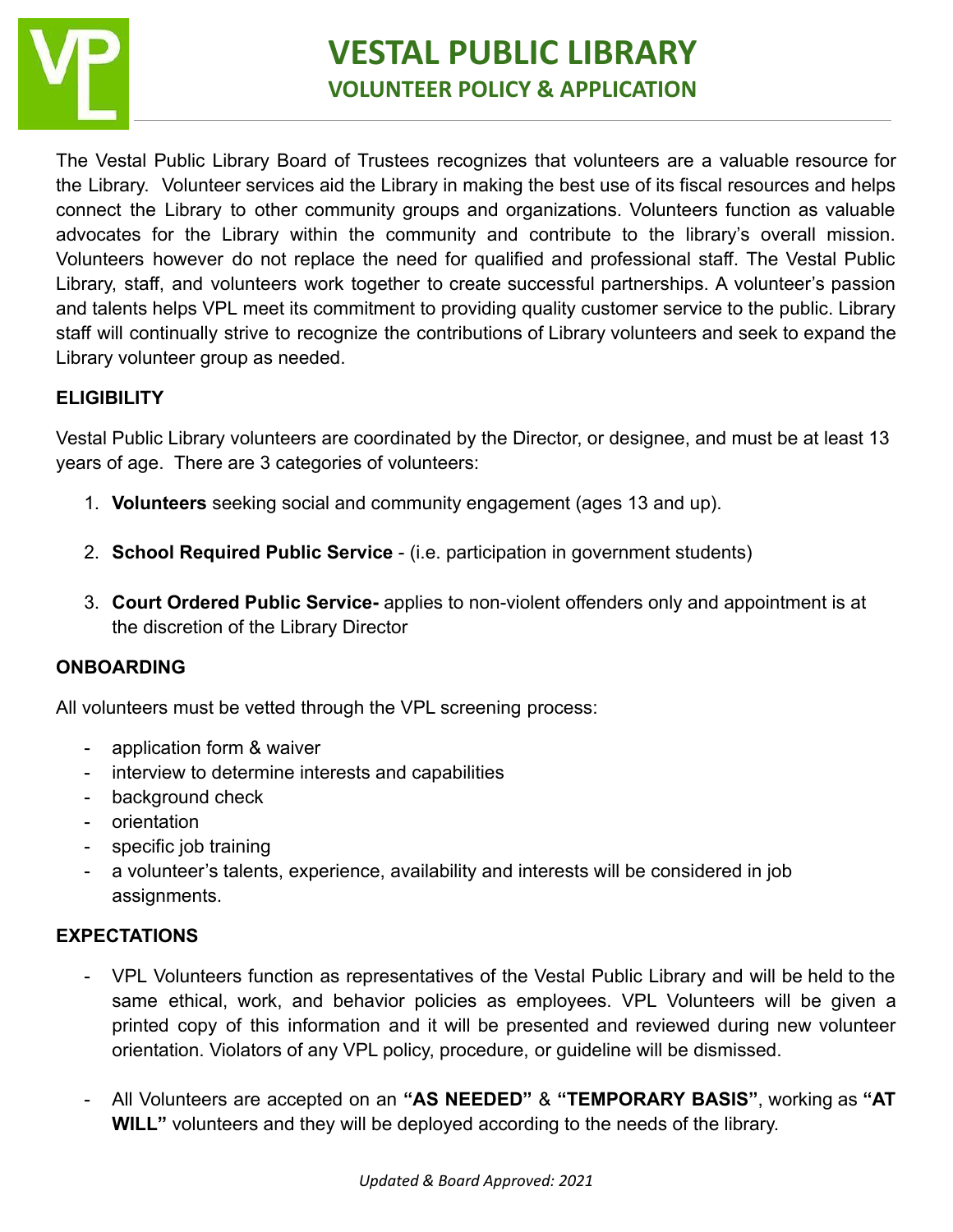

- Volunteers are deployed according to the schedule set by the VPL Volunteer Coordinator and may only work when scheduled.
- All Volunteers must complete a VPL application, orientation and training before being cleared by the VPL Volunteer Coordinator for independent work.
- VPL Volunteers, with a VPL staff representative, must **SIGN-IN** at the beginning of every shift and **SIGN-OUT** at the end of every shift, to record their hours of service.
- All junior Volunteers (ages 13 18) performing service for specific programs are accepted on a temporary basis. Parents/guardians of junior volunteers must sign a consent form allowing their children to perform volunteer service hours at the Vestal Public Library.
- Volunteers working in the library are covered by the Vestal Public Library's Property and Liability Insurance policy.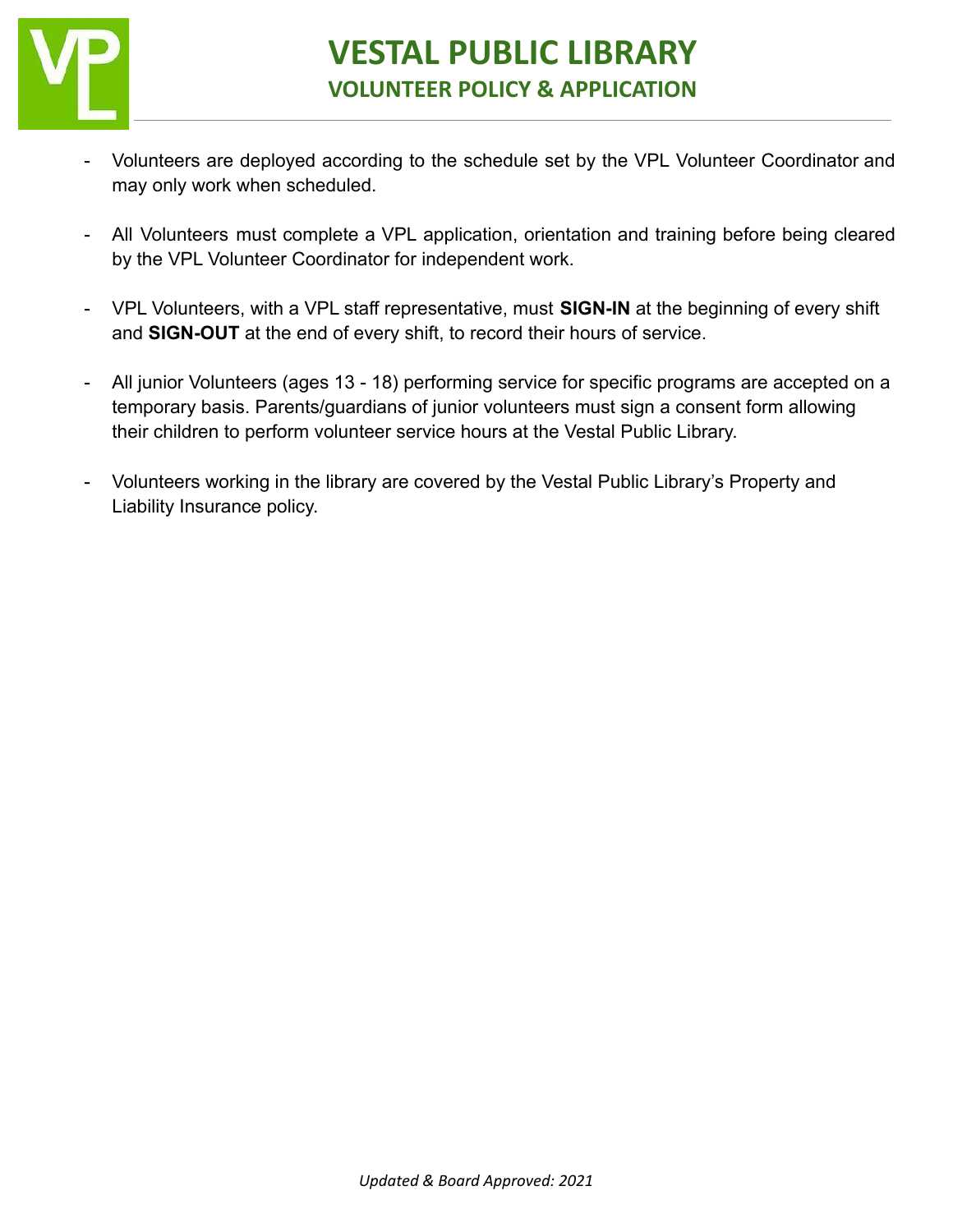

## **VESTAL PUBLIC LIBRARY - VOLUNTEER APPLICATION**

| AGE (13-18 requires parent/guardian signature): ________________________________                                                                                                                                                                                                                            |
|-------------------------------------------------------------------------------------------------------------------------------------------------------------------------------------------------------------------------------------------------------------------------------------------------------------|
| <b>EDUCATION:</b> (check one)<br>□ High School □ College □ Technical/Trade School □ None                                                                                                                                                                                                                    |
| I am seeking this volunteer position to:<br>$\Box$ - Fulfill court-ordered Community Service<br>$\Box$ - Satisfy school/class/scholarship Community Service requirements<br>$\Box$ - Become a regular volunteer<br>$\Box$ - Other (explain):<br><u> 1989 - Johann Stoff, amerikansk politiker (d. 1989)</u> |
| Are you required to complete a specific number of hours?<br>YES_____ (if YES # of hours)<br><b>NO</b>                                                                                                                                                                                                       |
| Do you have a deadline?<br>No ______ Yes _____ (date) ______                                                                                                                                                                                                                                                |
| <b>AVAILABILITY:</b><br>Which days are you able to volunteer? Check all that apply:                                                                                                                                                                                                                         |
| $\Box$ Monday $\Box$ Tuesday $\Box$ Wednesday $\Box$ Thursday $\Box$ Friday $\Box$ Saturday $\Box$ Sunday                                                                                                                                                                                                   |
| What time of day do you prefer?<br>$\Box$ Morning $\Box$ Afternoon $\Box$ Evening<br>Updated & Board Approved: 2021                                                                                                                                                                                         |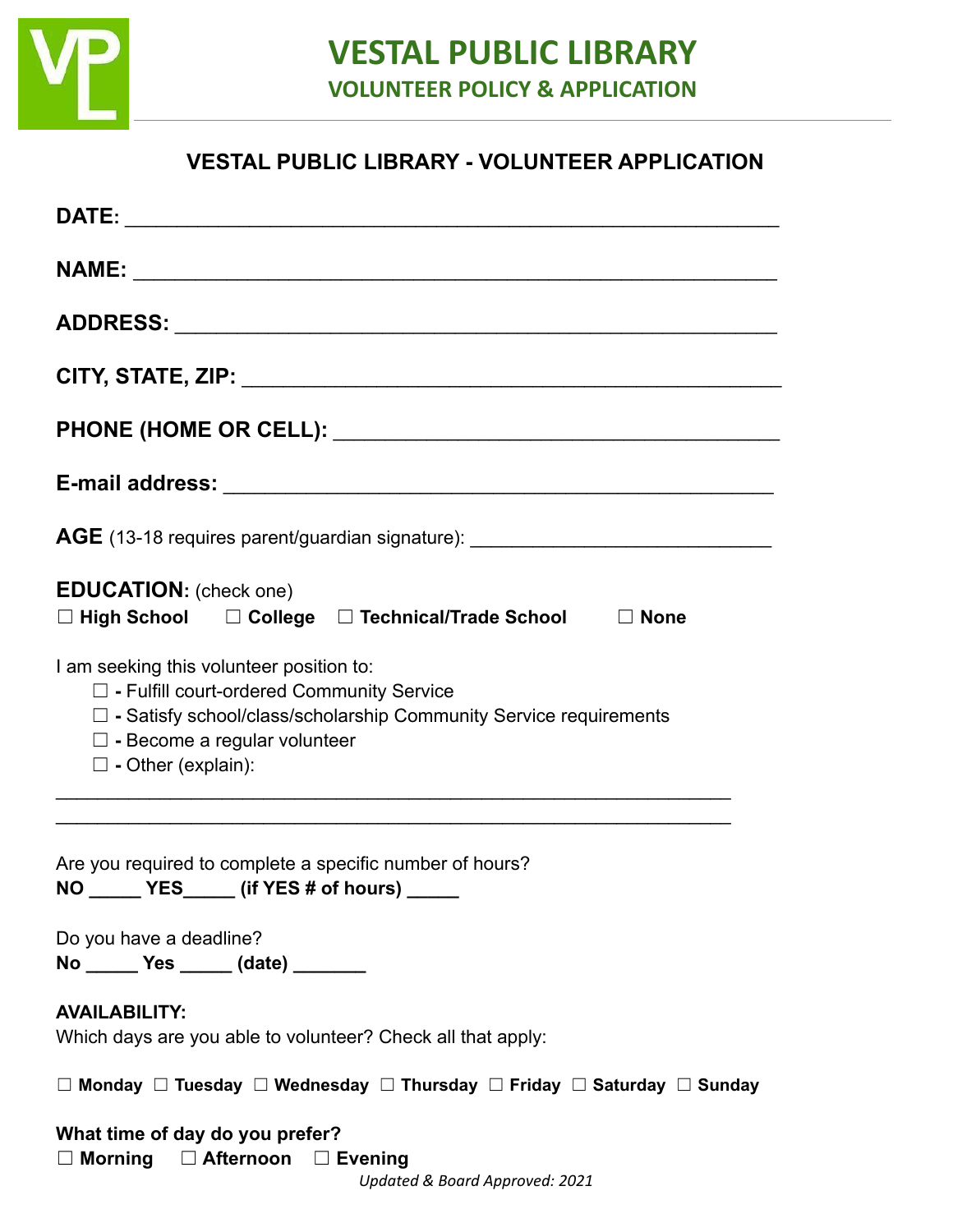

Number of hours per week you are available to volunteer:

The area(s) in which I have experience and/or would like to volunteer my time:

- \_\_\_\_\_\_\_ **Book Sales:** shelf maintenance, refilling product, answering questions
- **Cafe:** wiping tables (indoor/outdoor), making coffee, refilling hot water (other duties as assigned)
- **Carden:** weeding, watering plants, (other duties as assigned)
- \_\_\_\_\_\_\_ **Outreach / Public Relations:** events, tabeling, (other duties as assigned)
- **\_\_\_\_\_\_ Programming:** set-up & tear-down, assisting program lead (other duties as assigned)
- \_\_\_\_\_\_\_ **Sanitization:** cleaning, library materials, tables, and library surfaces
- \_\_\_\_\_\_\_ **Shelf Maintenance**: Straightening Shelves & Shelf Reading

 $\mathcal{L}_\text{max} = \mathcal{L}_\text{max} = \mathcal{L}_\text{max} = \mathcal{L}_\text{max} = \mathcal{L}_\text{max} = \mathcal{L}_\text{max} = \mathcal{L}_\text{max} = \mathcal{L}_\text{max} = \mathcal{L}_\text{max} = \mathcal{L}_\text{max} = \mathcal{L}_\text{max} = \mathcal{L}_\text{max} = \mathcal{L}_\text{max} = \mathcal{L}_\text{max} = \mathcal{L}_\text{max} = \mathcal{L}_\text{max} = \mathcal{L}_\text{max} = \mathcal{L}_\text{max} = \mathcal{$ 

- **\_\_\_\_\_\_\_\_\_ Special Projects:** (approved/assigned by the Director)
- \_\_\_\_\_\_\_ **Stock Room**: sorting donations into appropriate categories

Please describe any particular goals or expectations that you have regarding volunteering for Vestal Public Library

 $\_$ \_\_\_\_\_\_\_\_\_\_\_\_\_\_\_\_\_\_\_\_\_\_\_\_\_\_\_\_\_\_\_\_\_\_\_\_\_\_\_\_\_\_\_\_\_\_\_\_\_\_\_\_\_\_\_\_\_\_\_\_\_\_\_\_\_\_\_\_\_\_\_\_\_\_\_\_\_\_\_\_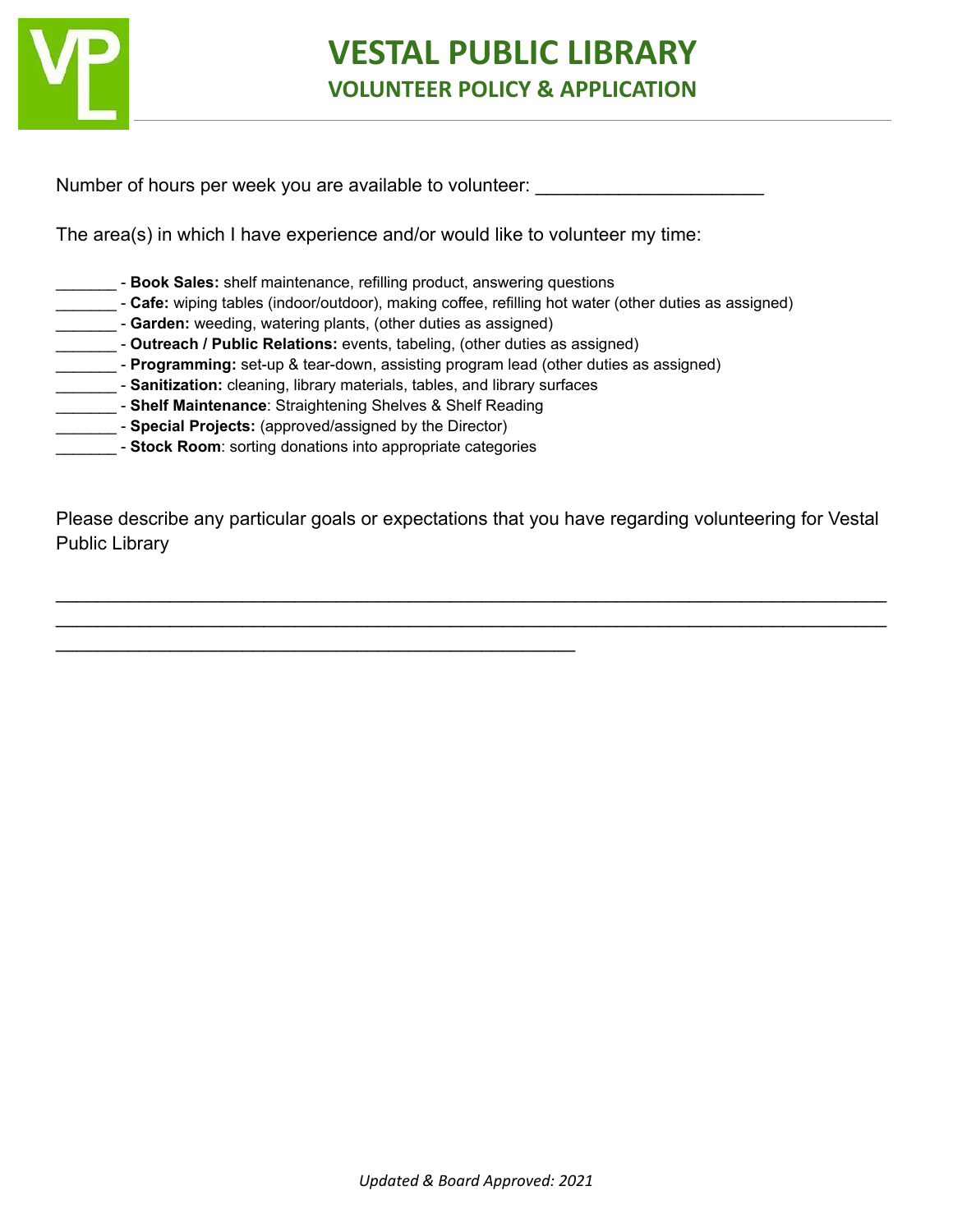

### **CRIMINAL BACKGROUND SCREENING CONSENT FORM**

**Vestal Public Library 320 Vestal Pkwy E. Vestal, NY 13850 607-754-4243**

As a present or prospective volunteer of the Vestal Public Library, I understand it is the Vestal Public Library's policy to secure criminal information as part of the screening process using the information provided below.

**NAME:**

| <b>LAST</b>                | <b>FIRST</b> | <b>MIDDLE</b> |  |
|----------------------------|--------------|---------------|--|
| ALL PREVIOUSLY USED NAMES: |              |               |  |
| <b>STREET ADDRESS:</b>     |              |               |  |
| CITY, STATE, ZIP:          |              |               |  |
| <b>DATE OF BIRTH:</b>      |              |               |  |